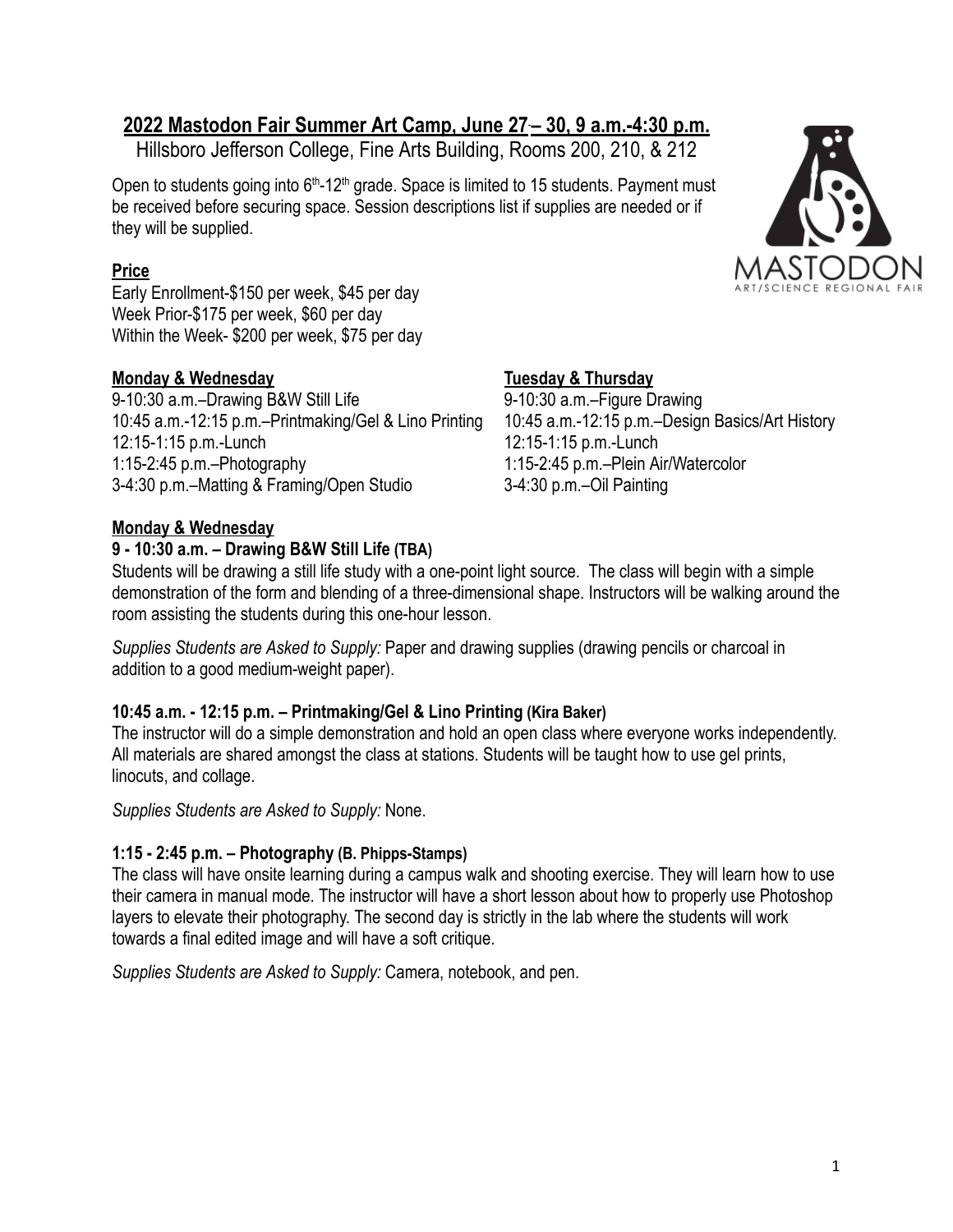### **3 - 4:30 p.m. – Matting & Framing/Open Studio (Rick Fischer/Chris Tipton)**

An artist statement writing seminar will be directed by Brandy Phipps-Stamps at the beginning of class.

A framing demonstration and discussion will be conducted by Rick Fischer about matting and framing. During this lesson, students will learn how and why it is important to have proper presentation before displaying your artwork.

Open studio time will allow more time to complete a workshop project or explore mediums more in-depth. An instructor will assist if needed for all creative purposes.

*Supplies Students are Asked to Supply:* Paper and pencil for note taking.

#### **Tuesday & Thursday**

#### **9 - 10:30 a.m. – Figure Drawing (TBA)**

Students will be drawing a live clothed model. The class will begin with a simple demonstration of anatomical form. Instructors will be walking around the room assisting the students during this one-hour lesson.

*Supplies Students are Asked to Supply:* Paper and drawing supplies (drawing pencils or charcoal in addition to a good medium-weight paper).

#### **10:45 a.m. - 12:15 p.m. – Design Basics/Art History (Chris Tipton/B. Phipps-Stamps)**

During Design Basics students will discover the core principles and how to implement them into their work. Small studies will accompany a PowerPoint presentation. The instructor will also show how the creative process works and the steps in planning to make a finished piece of art.

In art history, we will be learning about early art and through the ages. An open class discussion will be accompanied by inspiration journaling. The class will have an interactive approach as we discover how art has changed with time. We will delve into the reasons why art has changed and engage class perspectives.

*Supplies Students are Asked to Supply:* Paper and pencil for note taking.

#### **1:15 - 2:45 p.m. – Plein Air/Watercolor (Chris Tipton)**

In plein air students will participate in this outdoor chalk pastel lesson. We will enjoy the outdoors while learning a new medium. Critical thinking is engaged by making students think about color theory and composition to help pick the perfect landscapes. We will be discussing atmospheric perspective and focal fall-off.

The watercolor class will be in the studio. We will be working off collaborative centerpieces hand-selected by the students. Students will be working on the design principles and learning how to layer watercolors without overworking them.

*Supplies Students are Asked to Supply:* None.

#### **3 - 4:30 p.m. – Oil Painting (Rick Bayers)**

Students will be painting a still life study after a condensed demonstration. Instructors will be walking around the room assisting the students during this one-hour lesson.

*Supplies Students are Asked to Supply:* None.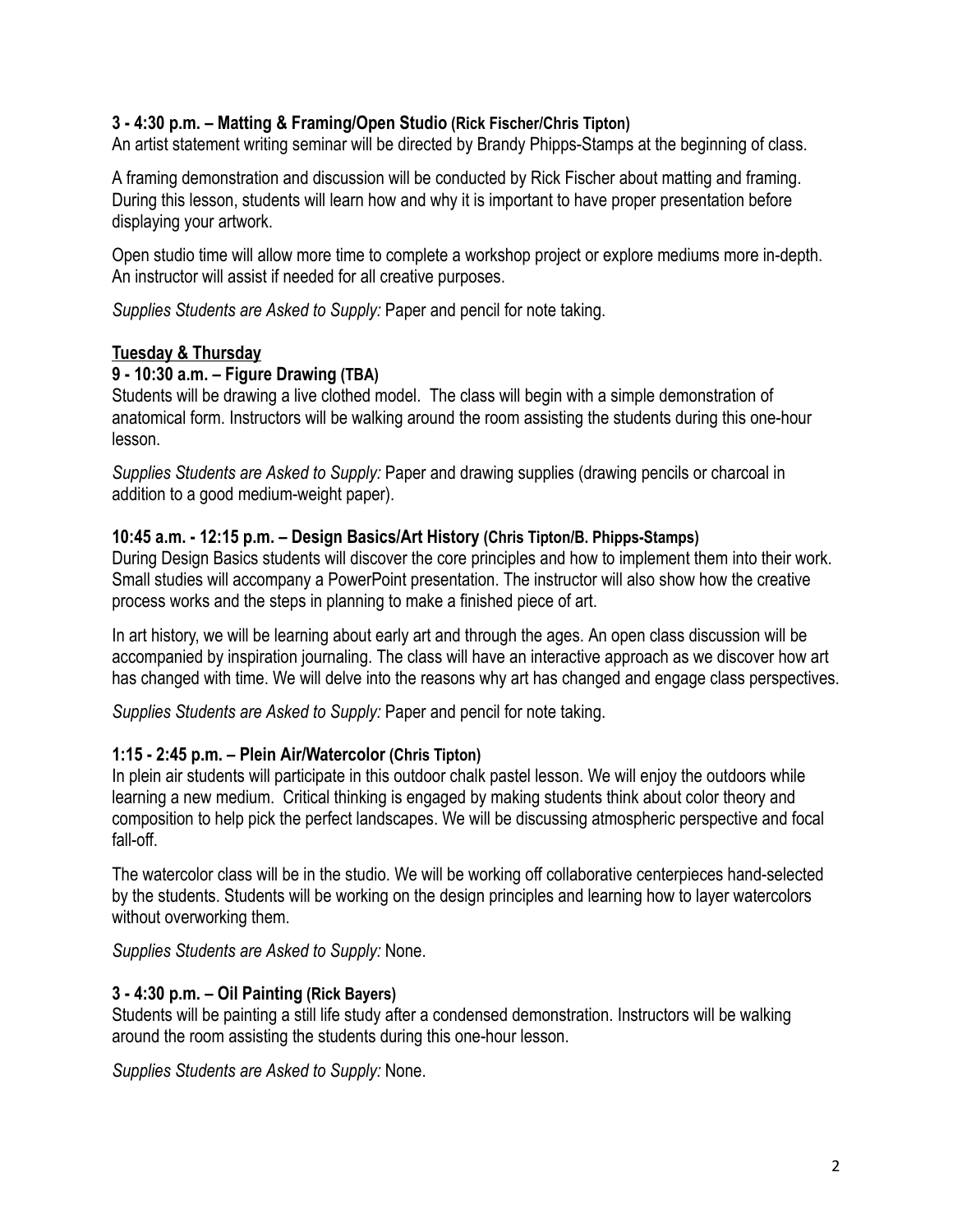| <b>Information/Consent Form</b>                                                                                                                                                                                                                             |                                                |                                                                                                                                                                                                                                |                  |       | Student Name: <u>Communications and Communications and Communications and Communications and Communications and Communications and Communications and Communications and Communications and Communications and Communications an</u> |  |
|-------------------------------------------------------------------------------------------------------------------------------------------------------------------------------------------------------------------------------------------------------------|------------------------------------------------|--------------------------------------------------------------------------------------------------------------------------------------------------------------------------------------------------------------------------------|------------------|-------|--------------------------------------------------------------------------------------------------------------------------------------------------------------------------------------------------------------------------------------|--|
|                                                                                                                                                                                                                                                             |                                                |                                                                                                                                                                                                                                |                  |       |                                                                                                                                                                                                                                      |  |
|                                                                                                                                                                                                                                                             |                                                |                                                                                                                                                                                                                                |                  |       |                                                                                                                                                                                                                                      |  |
| Grade Starting in 2022-2023: Shirt Size: School Attending: School Attending                                                                                                                                                                                 |                                                |                                                                                                                                                                                                                                |                  |       |                                                                                                                                                                                                                                      |  |
|                                                                                                                                                                                                                                                             |                                                | If student is under the age of 18, please have guardian fill out the information below.                                                                                                                                        |                  |       |                                                                                                                                                                                                                                      |  |
|                                                                                                                                                                                                                                                             |                                                | Guardian Name: 1988 Contract and the Contract of the Contract of the Contract of the Contract of the Contract of the Contract of the Contract of the Contract of the Contract of the Contract of the Contract of the Contract  |                  |       |                                                                                                                                                                                                                                      |  |
|                                                                                                                                                                                                                                                             |                                                | Address: Note and the contract of the contract of the contract of the contract of the contract of the contract of the contract of the contract of the contract of the contract of the contract of the contract of the contract |                  |       |                                                                                                                                                                                                                                      |  |
|                                                                                                                                                                                                                                                             |                                                |                                                                                                                                                                                                                                |                  |       |                                                                                                                                                                                                                                      |  |
|                                                                                                                                                                                                                                                             | I allow my child to attend the Workshop Event. |                                                                                                                                                                                                                                | Yes              | No    |                                                                                                                                                                                                                                      |  |
| Please Circle: Full Week                                                                                                                                                                                                                                    |                                                |                                                                                                                                                                                                                                | Monday/Wednesday |       | Tuesday/Thursday                                                                                                                                                                                                                     |  |
| <b>Payment Type</b><br>Cash                                                                                                                                                                                                                                 | Card                                           | Check $#$                                                                                                                                                                                                                      | $\left( \right)$ | Other |                                                                                                                                                                                                                                      |  |
| <b>Card Information</b><br><b>VISA</b>                                                                                                                                                                                                                      | <b>MasterCard</b>                              | <b>Discover</b>                                                                                                                                                                                                                |                  |       | <b>American Express</b>                                                                                                                                                                                                              |  |
|                                                                                                                                                                                                                                                             |                                                |                                                                                                                                                                                                                                |                  |       | Number: Code: Communication Code: Code: Code: Code: Code: Code: Code: Code: Code: Code: Code: Code: Code: Code                                                                                                                       |  |
| <b>Checking Information</b>                                                                                                                                                                                                                                 |                                                |                                                                                                                                                                                                                                |                  |       | Routing Number: Manual Account Number: Manual Account Number:                                                                                                                                                                        |  |
| <b>Transportation</b><br>We are requesting that all students be signed in and out daily if under the age of 18. If a student drives<br>themselves and they are under the age of 18, we ask for approval by their guardian to sign themselves in<br>and out. |                                                |                                                                                                                                                                                                                                |                  |       |                                                                                                                                                                                                                                      |  |
| Lunch Hour 12:15-1:15 p.m.                                                                                                                                                                                                                                  |                                                | different building. Parents are invited to have lunch with their student.                                                                                                                                                      |                  |       | We ask that your child please bring their lunch or have something delivered. A microwave is available in a                                                                                                                           |  |
| <b>Emergency Information</b>                                                                                                                                                                                                                                |                                                |                                                                                                                                                                                                                                |                  |       | Phone Number: 2008                                                                                                                                                                                                                   |  |
|                                                                                                                                                                                                                                                             |                                                | My child can have Tylenol, Ibuprofen, and/or antacids if requested. Yes                                                                                                                                                        |                  |       | No                                                                                                                                                                                                                                   |  |
|                                                                                                                                                                                                                                                             |                                                |                                                                                                                                                                                                                                |                  |       |                                                                                                                                                                                                                                      |  |
|                                                                                                                                                                                                                                                             |                                                |                                                                                                                                                                                                                                |                  |       | Medical Concerns: New York Concerns and Concerns and Concerns and Concerns and Concerns and Concerns and Concerns and Concerns and Concerns and Concerns and Concerns and Concerns and Concerns and Concerns and Concerns and        |  |